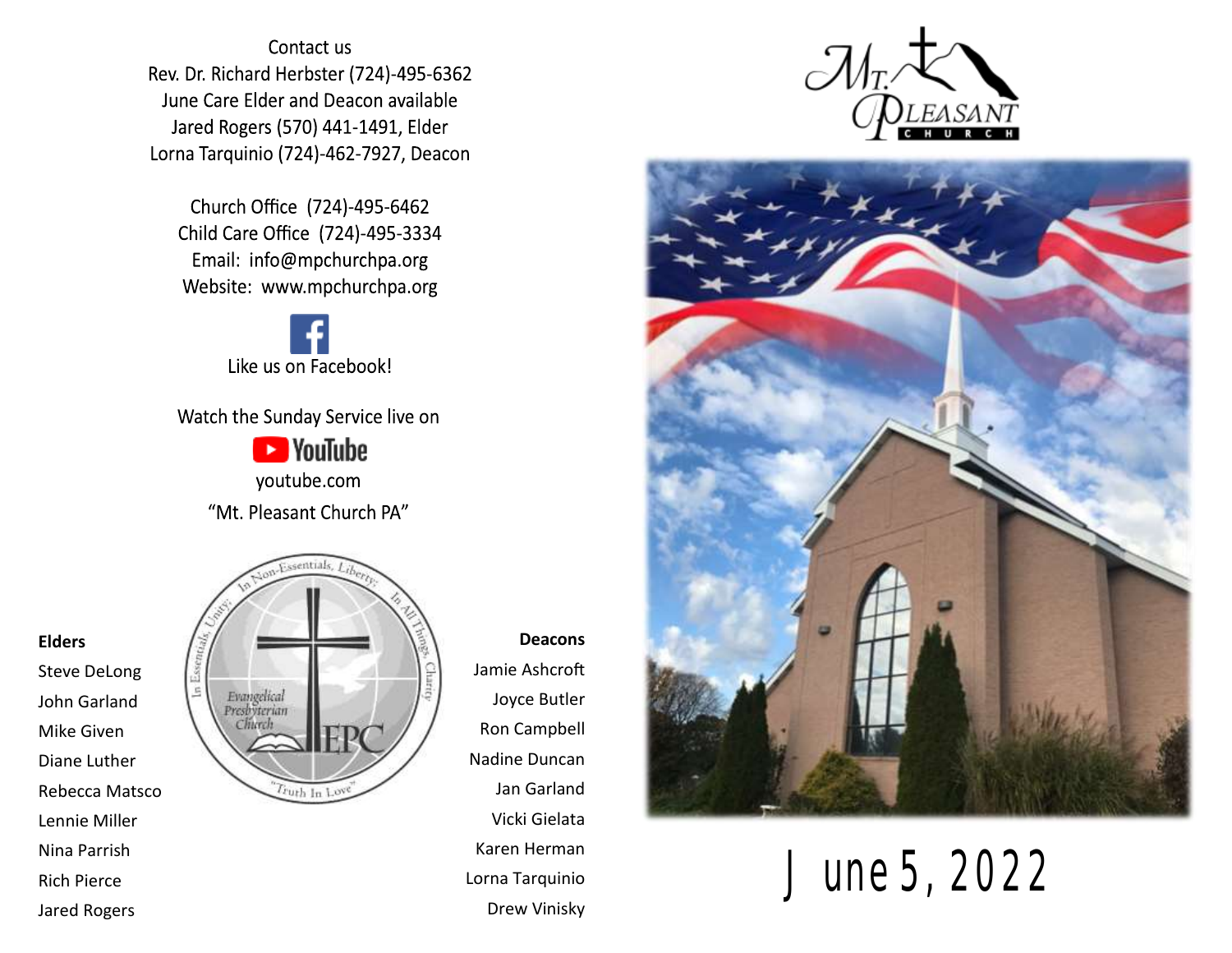$orship$   $\leq$  ervice

Preparatory Worship

Call to Worship: 1 Peter 4:12-14

Prayer of Invocation

\*Praise Through Song

Prayer of Confession and Assurance of Pardon

Minute for Mission: Missions Team Garage Sale

Graduating High School Seniors Recognition

\*Doxology #623

Presentation of Tithes and Offering *The second offering is for the Deacon's Fund.*

Pastoral Prayer and the Lord's Prayer

\*Hymn #16 *"How Great Thou Art"* \*\**The children will proceed to Children & Worship during the hymn.*

> Scripture: Amos 1-2 Sermon *"It Starts at Home"* Pastor Rich Herbster

The Sacrament of the Lord's Supper *We will partake of the elements together (bread and cup) after everyone has been served.*

\*Hymn #40 *"This Is My Father's World"*

\*Benediction and Recessional

\*Congregation will stand *\*\*Children from ages 3 to 2nd grade are welcome to attend Children & Worship A nursery is available for children under the age of 3.*



#### **WORSHIP/SUNDAY SCHOOL SCHEDULE**

8:45am Coffee/Fellowship 9-9:45am—Sunday School for Adults, Young Adults (18-30) and Children 10:00am—Worship Service

## **DEACONS' FOOD CLOSET—RESTOCK NEEDED:**

The Deacons are putting 3-4 boxes of food per week into the Little Needs Pantry in the church parking lot. Supplies are getting low. Please consider donating non-perishable items for restock.

## **CHURCH GARAGE SALE:**

The Missions Team garage sale will be on Saturday, June 11th from 8am—1pm. Items can be brought to the church on Friday the 10th at 6pm. There will be a pancake breakfast available for purchase, as well.

#### **UPCOMING EVENTS**

• **Kingdom Week** starts on Sunday evening, July 10<sup>th</sup> and ends with a celebration on Friday evening, July  $15<sup>th</sup>$ . IF you are interested in participating, please contact either Laura Given, 724-312-2127 or Katie Pierce, 724-513-7951.

## **SPAGHETTI DINNER BENEFIT:**

There will be a Spaghetti Dinner Benefit for Shaina Swiontek who unexpectedly lost her husband in April. Shaina is a worker at our child care. The benefit will be on Saturday, June 25, from noon to 6 here at Mt. Pleasant. Tickets are \$10 and include spaghetti with sauce, meat sauce, or meatballs; Italian bread; salad; cake; and drink. Eat-in and take out are both available. There will be a bake sale, raffle baskets, and 50/50 raffle. For tickets contact Denise Lander at 724.312.5771.